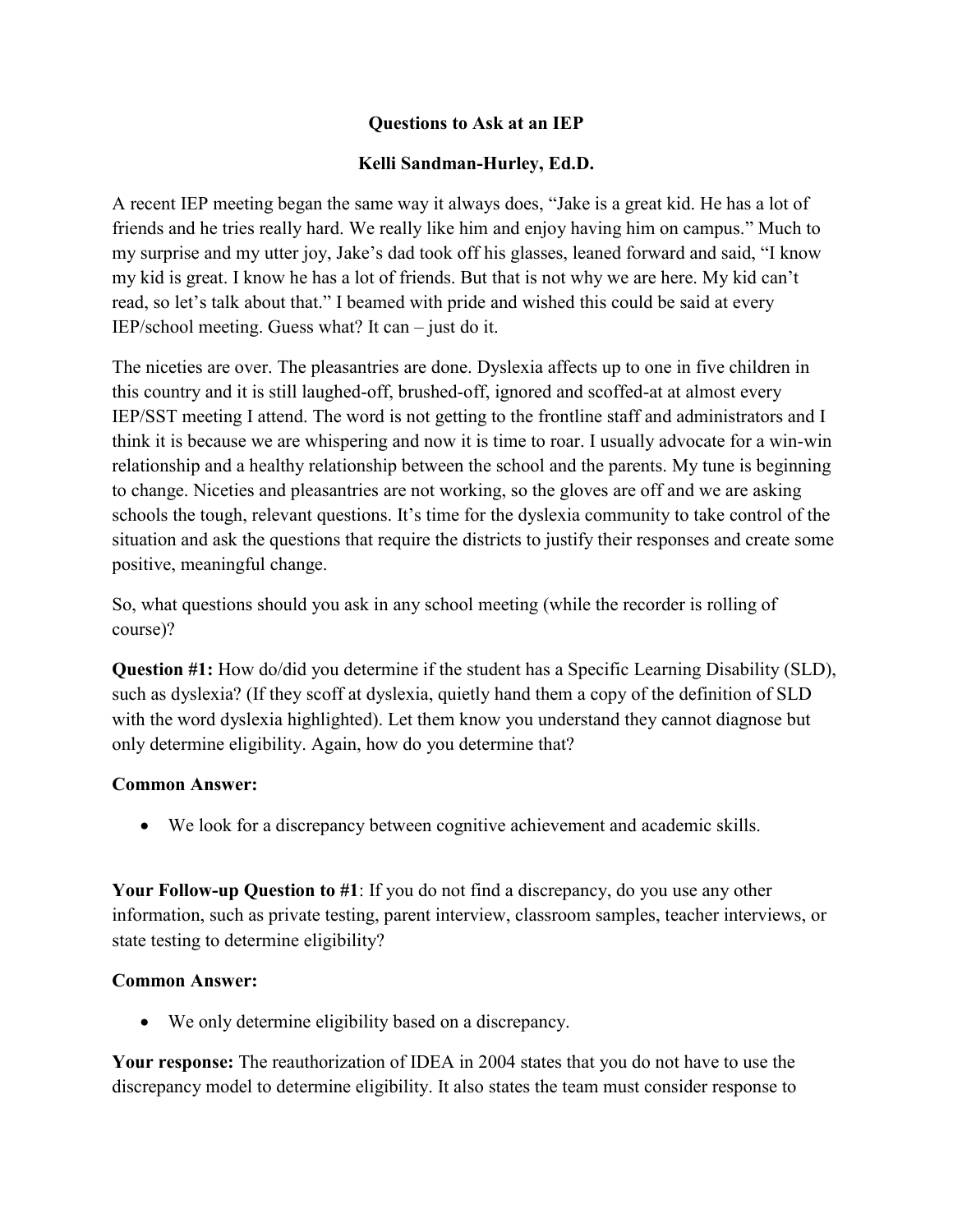previous interventions, observations, independent testing and other forms of formal and informal evaluations.

**Question #2:** What reading programs will you be using with my child?

# **Common Answer #2:**

- We use a variety of programs that have been adopted by the district. They work for the other students we have in Special Education.
- We do not name any specific programs. We use the same program for everyone.

**Your response to #2:** Well, since the IEP is supposed to be *individualized* can we discuss which programs are most appropriate for my child, based on the data, to receive meaningful educational benefit? What programs do you have that were developed for children with dyslexia? Also, please remember that since Rowley there have been several cases that in which the hearing officer stated the child should be able to achieve to their potential, not just some benefit.

**Question #3:** What training does the teacher have and will my student be meeting with a credentialed teacher or an instructional aid? If he is meeting with aid, what are his/her credentials? Are they trained by the publishers of the program or just by another teacher?

# **Common Answer #3**:

- The special education teacher has a mild/moderate credential.
- The instructional assistant is trained by the teacher and supervised by the teacher

**Follow-up to Question #3***:* Did the special education teacher receive training in teaching reading in his/her credential program? Why is my child meeting with the assistant and not the teacher?

**Question #4:** What is your understanding of dyslexia and how did come to that understanding?

## **Common Answer #4**:

- Dyslexia is an umbrella term that encompasses many different reading problems.
- Dyslexia is caused by inattention and lack of motivation.
- It doesn't matter; we don't work with dyslexia here.
- Dyslexia does not exist.

**Response #4:** I would like to invite you read the materials I have brought to this meeting for you. In this packet you will find articles published by respected journals, book suggestions, websites and various other resources about dyslexia. I would also like to remind you that dyslexia is included in IDEA and it therefore it is real and it is recognized by your district.